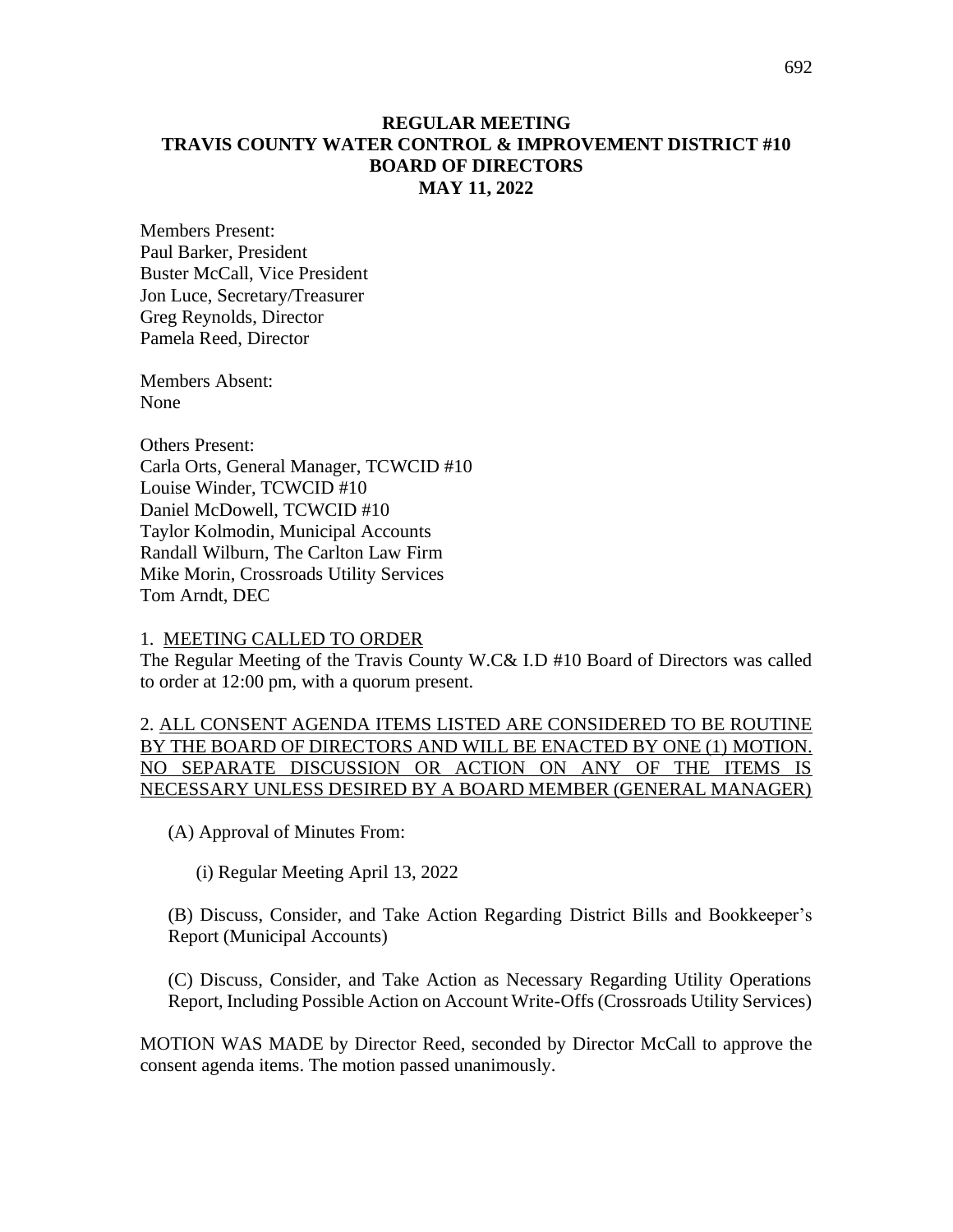# 3. DISCUSS, CONSIDER, AND TAKE ACTION AS NECESSARY REGARDING CROSSROADS CUSTOMER UNDER-BILLING ISSUE (GENERAL MANAGER) No movement.

# 4. DISCUSS, CONSIDER, AND TAKE ACTION AS NECESSARY REGARDING ANNEXATION REQUESTS (GENERAL MANAGER)

(A) LOWER CAMELOT – The easement documents have been provided to the lower Camelot point of contact to assist in securing signatures from each property owner. The PUC has now received all additional documents requested and we are awaiting response.

(B) 4315 DUNNING LANE - The developer has conveyed that they expect approval from the City of Austin in June.

# 5. DISCUSS, CONSIDER, AND TAKE ACTION AS NECESSARY REGARDING PLAT REQUESTS (DEC)

(A) AMENDED PLAT 1501 WILD CAT HOLLOW -

The minor plat is combining several small outparcels with a parent tract. MOTION WAS MADE by Director Reed, seconded by President Barker to approve the plat as presented. The motion passed unanimously.

# 6. DISCUSS, CONSIDER, AND TAKE ACTION AS NECESSARY REGARDING WATER SERVICE REQUESTS (DEC)

(B) TRANSFIGURATION GREEK ORTHODOX CHURCH BUILDING ADDITION

DEC has issued a letter recommending approval of water service for this project once they seal the fixture unit analysis. MOTION WAS MADE by President Barker, seconded by Director Reed to approve the water service request once the outstanding item is complete. The motion passed unanimously.

### 7. DISCUSS, CONSIDER, AND TAKE ACTION AS NECESSARY REGARDING THE DISTRICT'S CAPITAL PROJECTS, INCLUDING POSSIBLE ACTION ON PAY APPLICATIONS, CHANGE ORDERS, CONTRACTS, AMENDMENTS, AND PROGRESS UPDATES FOR THE FOLLOWING PROJECTS (DEC)

(A) DRUMMOND PUMP STATION –General Manager Orts informed the Board that the District is splitting the cost with the contractors to run portable air conditioning units for the electrical equipment to stay cool until Austin Energy can energize the site. Mr. Arndt presented Pay Application No. 23 in the amount of \$426,809.59 to Prota Construction, Inc. MOTION WAS MADE by President Barker, seconded by Director Reed to approve Pay Application No. 23 as presented. The motion passed unanimously.

(B) WILD CAT HOLLOW – PHASE II - The project is nearing completion, there are no pay applications this month.

(C) ROB ROY PUMP STATION & HEDGE LANE - DEC will need to update the plans and will have to get permits with the City of Austin. General Manager Orts directed Mr. Arndt with DEC to proceed as quickly as possible.

(D) MCCONNELL PUMP STATION & STANDBY GENERATOR –Mr. Arndt presented Pay Application No. 20 in the amount of \$345,610 to MGC Contractors, Inc. MOTION WAS MADE by President Barker, seconded by Director Reed to approve Pay Application No. 20 as presented. The motion passed unanimously.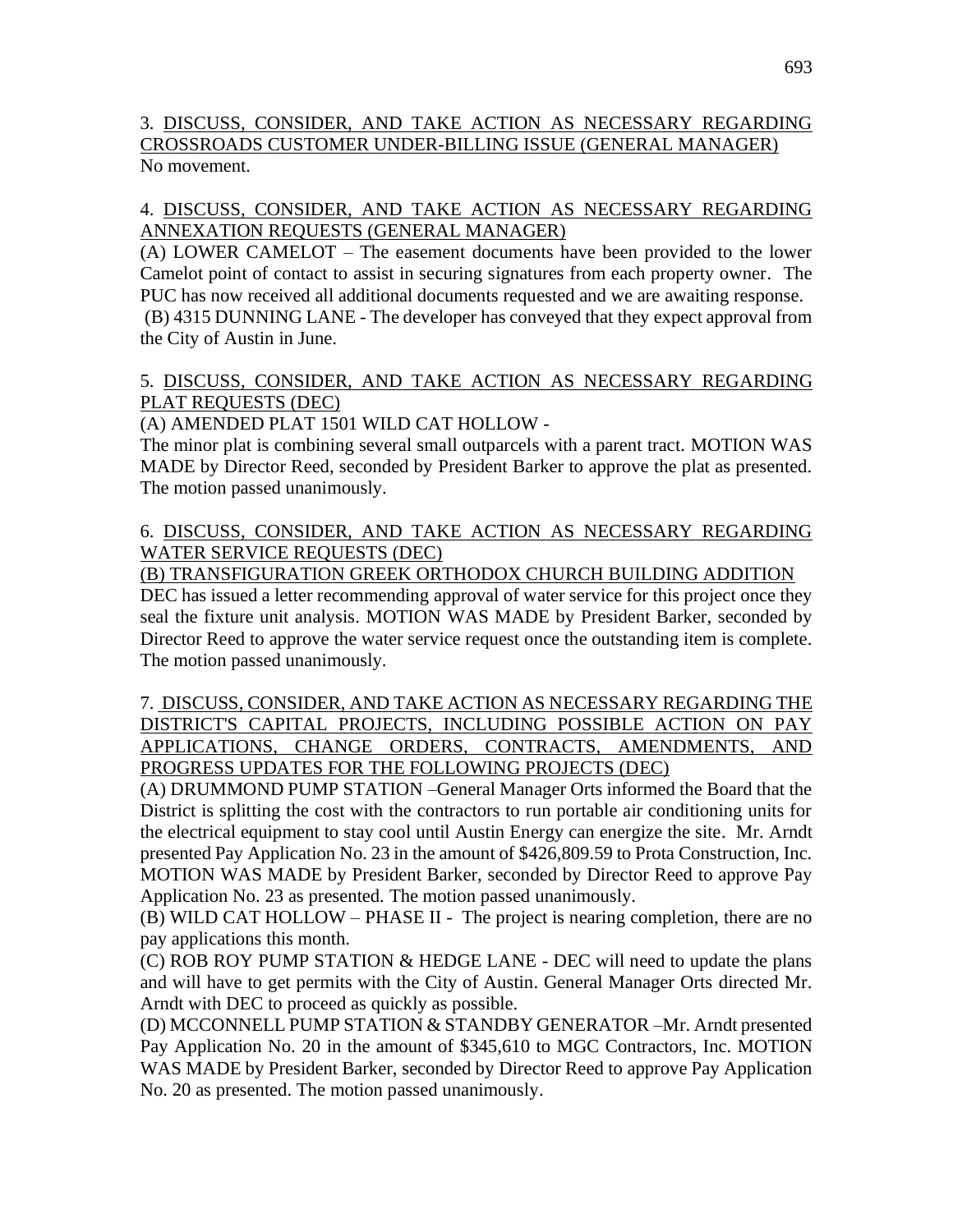(E) WAKEFIELD PUMP STATION - Mr. Arndt with DEC is requesting for Board approval for the final engineering agreement which involves electrical equipment. When they tear the building down they will have to move to move the transmitters.

### 8. DISCUSS, CONSIDER, AND TAKE ACTION AS NECESSARY REGARDING SENATE BILL 3 COMPLIANCE ITEMS (GENERAL MANAGER)

(A) RISKE PUMP STATION EMERGENCY GENERATOR: DEC - PROFESSIONAL SERVICES AGREEMENT CONSTRUCTION AND BIDDING PHASE -

DEC presented the Professional Services Agreement for the construction and bidding phase of the project, saving the District 6% by combining the projects. General Manager Orts recommended approval of the revised agreement. MOTION WAS MADE by Director Reed, seconded by Director McCall to enter into the Professional Services Agreement - Construction Plans and Bidding Phase - with DEC maximum amount payable of \$208,902.43. The motion passed unanimously.

9. CUSTOMER SERVICE COMPLAINTS (GENERAL MANAGER) There we no items for discussion.

10. DISCUSS, CONSIDER, AND TAKE ACTION AS NECESSARY REGARDING GENERAL MANAGER'S REPORT REGARDING FINANCIAL MATTERS, SERVICE AREA ISSUES, UTILITY OPERATIONS, SYSTEM MAINTENANCE, SERVICE REQUESTS, CUSTOMER ISSUES, WATER SUPPLY STATUS, MANAGEMENT ACTIVITIES AND PERSONNEL (GENERAL MANAGER) There were no items for discussion.

11. DISCUSS, CONSIDER, AND TAKE ACTION AS NECESSARY REGARDING RAW WATER CONTRACT WITH LCRA (THE CARLTON LAW FIRM) The application is under review at this time.

12. DISCUSS, CONSIDER, AND TAKE ACTION AS NECESSARY REGARDING CITY OF AUSTIN WHOLESALE WATER SUPPLY CONTRACT RENEWAL (THE CARLTON LAW FIRM) Negotiations are still in process.

## 13. DISCUSS, CONSIDER, AND TAKE ACTION AS NECESSARY REGARDING ITEMS DISCUSSED DURING EXECUTIVE SESSION No action taken.

# 14. ADJOURNMENT

There being no further business brought before the regular meeting of the Board of Directors, the meeting was adjourned at 12:31 pm.